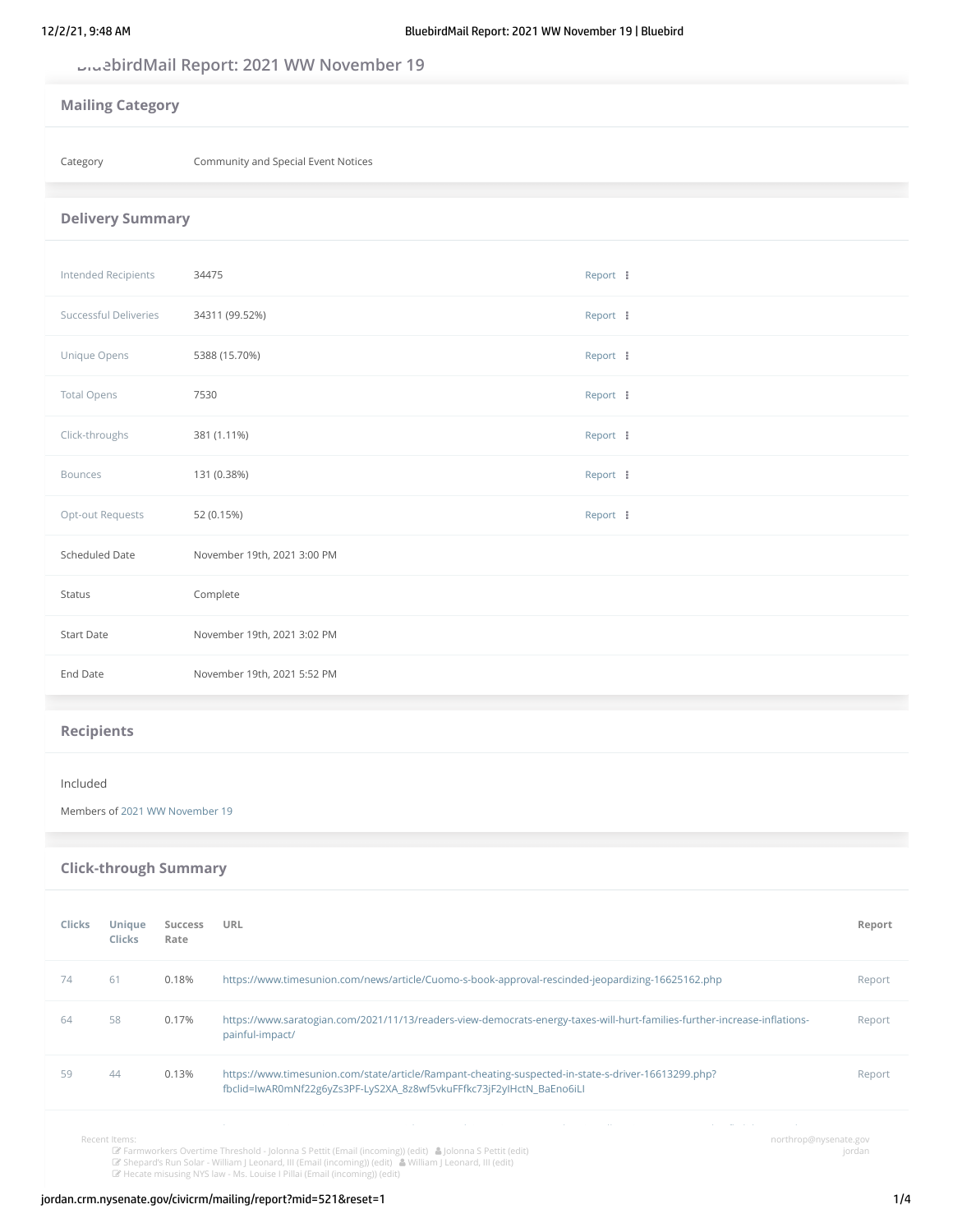12/2/21, 9:48 AM BluebirdMail Report: 2021 WW November 19 | Bluebird

|                | 11             | 0.03% | https://www.cdta.org/flex                                                                                            | Report |
|----------------|----------------|-------|----------------------------------------------------------------------------------------------------------------------|--------|
| 20             | 11             | 0.03% | https://halfmoonwine.com/                                                                                            | Report |
| 6              | 6              | 0.02% | https://cmssny.org/?fbclid=IwAR3-e2P2B4yd67RpJ2VMW-KsbUatun1H43K1vn0vHCnInxLkDxWrl6-D6p0                             | Report |
| 5              | 5              | 0.01% | https://pubfiles.nysenate.gov/crm/jordan/view/b5f82a8b8ddfedd8                                                       | Report |
| 3              | 3              | 0.01% | https://www.facebook.com/SenatorDaphneJordan/videos/408000617720889                                                  | Report |
| 3              | 3              | 0.01% | http://www.lung.org                                                                                                  | Report |
| 13             | $\overline{2}$ | 0.01% | https://www.facebook.com/SenatorDaphneJordan                                                                         | Report |
| $\overline{2}$ | $\overline{2}$ | 0.01% | https://nysenate.gov                                                                                                 | Report |
| $\mathbf{1}$   | 1              | 0.00% | https://pubfiles.nysenate.gov/crm/jordan/subscription/manage/6189157/98abe0b71f5438b844db3213bbe445e3_1637352429_168 | Report |
| $\overline{2}$ | 1              | 0.00% | https://pubfiles.nysenate.gov/crm/jordan/subscription/manage/6191178/c49b385bf57ee0ea3a8386ecc314a7ee_1637353036_168 | Report |
| $\mathbf{1}$   | 1              | 0.00% | https://pubfiles.nysenate.gov/crm/jordan/subscription/manage/6190516/2f030480c49bbcf4a02c75836b6993ab_1637352745_168 | Report |
| $\mathbf{1}$   | 1              | 0.00% | https://pubfiles.nysenate.gov/crm/jordan/subscription/manage/6190203/745752a3c44e6d52d906aa216f19e777_1637352737_168 | Report |
| $\overline{2}$ | 1              | 0.00% | https://pubfiles.nysenate.gov/crm/jordan/subscription/manage/6193938/21a906689e882fe2efae407719aacbaf_1637353667_168 | Report |
| $\mathbf{1}$   | 1              | 0.00% | https://pubfiles.nysenate.gov/crm/jordan/subscription/manage/6193510/c683d505d61ad72018cc921bf55bd3a5_1637353655_168 | Report |
| $\mathbf{1}$   | 1              | 0.00% | https://pubfiles.nysenate.gov/crm/jordan/subscription/manage/6189697/6977f82208bf23702bd169af4c5d0582_1637352442_168 | Report |
| $\mathbf{1}$   | 1              | 0.00% | https://pubfiles.nysenate.gov/crm/jordan/subscription/manage/6198404/531c9bb7bad4661e9c6abac97ec9dde3_1637355198_168 | Report |
| $\mathbf{1}$   | 1              | 0.00% | https://pubfiles.nysenate.gov/crm/jordan/subscription/manage/6198903/9720b87a163350d62b9d43d5ef3cf1f0_1637355211_168 | Report |
| 1              | 1              | 0.00% | https://pubfiles.nysenate.gov/crm/jordan/subscription/manage/6199123/c7da3919d74725b649c46acb1c8d5299_1637355454_168 | Report |
| $\mathbf{1}$   | 1              | 0.00% | https://pubfiles.nysenate.gov/crm/jordan/subscription/manage/6194938/0d9d3e68f440cc013e35a99c9385c84a_1637353968_168 | Report |
| $\mathbf{1}$   | 1              | 0.00% | https://pubfiles.nysenate.gov/crm/jordan/subscription/manage/6197910/19592f9ca8e662cbab1f5ff981a233ae_1637354857_168 | Report |
| $\mathbf{1}$   | 1              | 0.00% | https://twitter.com/NYSenatorJordan                                                                                  | Report |
| 1              | 1              | 0.00% | https://pubfiles.nysenate.gov/crm/jordan/subscription/manage/6192850/9807d751a0fcce274f50513c5f37c643_1637353358_168 | Report |
| 1              | 1              | 0.00% | https://pubfiles.nysenate.gov/crm/jordan/subscription/manage/6188260/3f28fa1e3ad8f83f7a776629e73fab6d_1637352149_168 | Report |
| 3              | 1              | 0.00% | https://pubfiles.nysenate.gov/crm/jordan/subscription/manage/6190757/94dc1323bc195cd3b2d1d3e8f81127ba_1637352752_168 | Report |
| $\mathbf{1}$   | 1              | 0.00% | https://pubfiles.nysenate.gov/crm/jordan/subscription/manage/6191435/080e497c57ccd612fc299b7b36ed2648_1637353043_168 | Report |
| $\mathbf{1}$   | 1              | 0.00% | https://pubfiles.nysenate.gov/crm/jordan/subscription/manage/6196804/98969cb43c1b81e2faeb20a60c3bd7c3_1637354558_168 | Report |
| 1              | 1              | 0.00% | https://pubfiles.nysenate.gov/crm/jordan/subscription/manage/6208478/c29d5a47c6c48639e038af1ee9c33451_1637358236_168 | Report |

Recent Items:<br> *G* [Farmworkers](http://jordan.crm.nysenate.gov/civicrm/activity?action=view&reset=1&id=206288&atype=39&cid=537405&context=home) Overtime Threshold - Jolonna S Pettit (Email (incoming)) [\(edit\)](http://jordan.crm.nysenate.gov/civicrm/activity/add?action=update&reset=1&id=206288&atype=39&cid=537405&context=home) ▲ [Jolonna](http://jordan.crm.nysenate.gov/civicrm/contact/view?reset=1&cid=295869) S Pettit [\(edit](http://jordan.crm.nysenate.gov/civicrm/activity/add?action=update&reset=1&id=206286&atype=39&cid=537405&context=home))<br> *G* Shepard's Run Solar - William J Leonard, III (Email [\(incoming\)\)](http://jordan.crm.nysenate.gov/civicrm/activity?action=view&reset=1&id=206287&atype=39&cid=537405&context=home) (edit) ▲ William J [Leonard,](http://jordan.crm.nysenate.gov/civicrm/contact/view?reset=1&cid=382617)

northrop@nysenate.gov jordan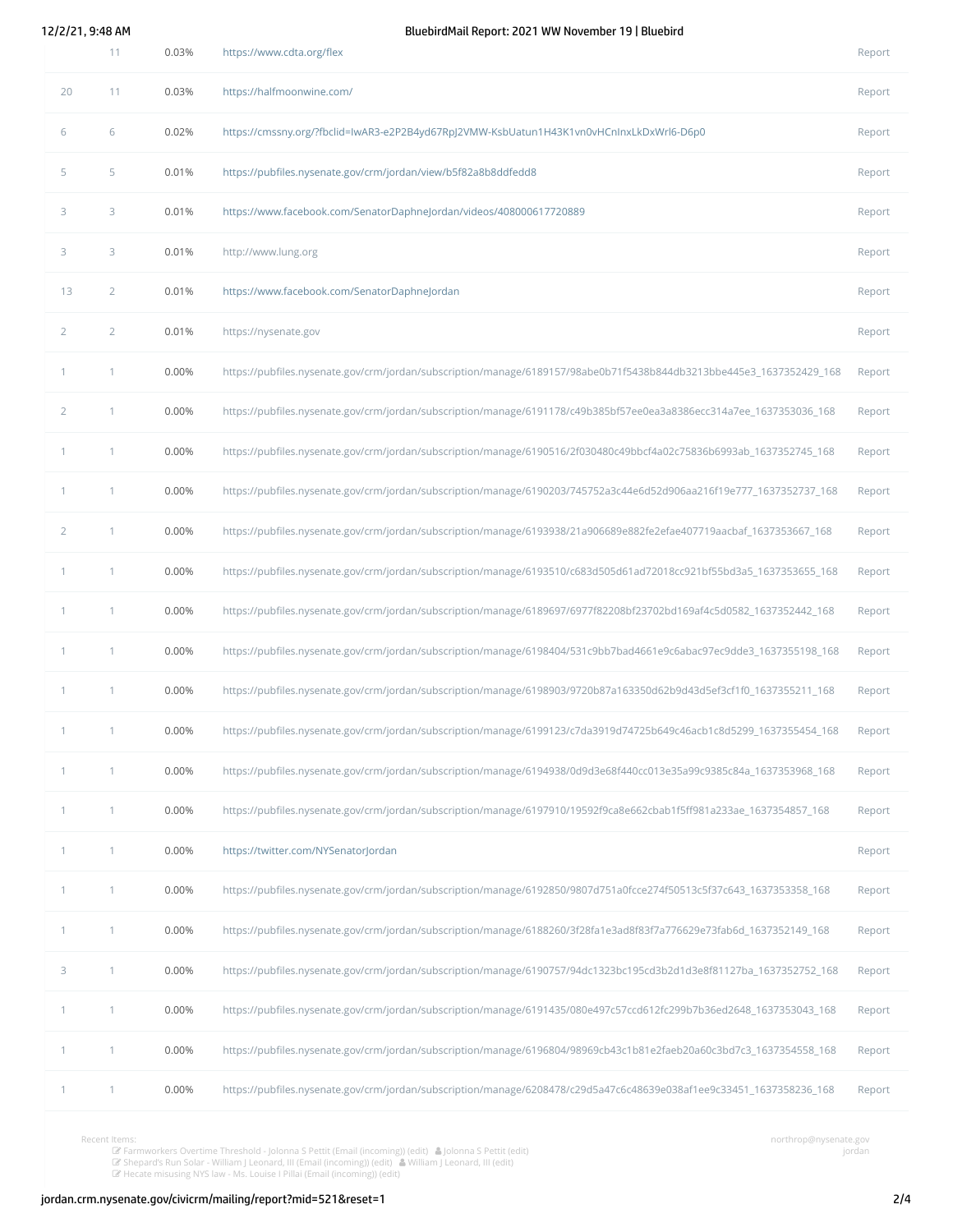12/2/21, 9:48 AM BluebirdMail Report: 2021 WW November 19 | Bluebird

|              | 1 | 0.00% | https://pubfiles.nysenate.gov/crm/jordan/subscription/manage/6209535/79f8a76ffccffc88d2e609d852144913_1637358498_168 | Report |
|--------------|---|-------|----------------------------------------------------------------------------------------------------------------------|--------|
| $\mathbf{1}$ | 1 | 0.00% | https://pubfiles.nysenate.gov/crm/jordan/subscription/manage/6189404/7c517e06b09ae3119e86c277291c221f_1637352435_168 | Report |
| 3            | 1 | 0.00% | https://pubfiles.nysenate.gov/crm/jordan/subscription/manage/6220391/94e7e1af308b1dab8e86aa21c875428a_1637361684_168 | Report |
| 1            | 1 | 0.00% | https://pubfiles.nysenate.gov/crm/jordan/subscription/manage/6218559/708b15cdb9d908ea4ba40d3f18b47911_1637361056_168 | Report |
| 1            | 1 | 0.00% | https://pubfiles.nysenate.gov/crm/jordan/subscription/manage/6218455/d1846c34bc1374aa43760aa976c8959e_1637361053_168 | Report |
| $\mathbf{1}$ | 1 | 0.00% | https://pubfiles.nysenate.gov/crm/jordan/subscription/manage/6219578/ccc91b370cfc2b1a0845374fc25c90ef_1637361379_168 | Report |
| $\mathbf{1}$ | 1 | 0.00% | https://pubfiles.nysenate.gov/crm/jordan/subscription/manage/6193485/cc9382a7d12ab97e8e86d82d9ba97118_1637353655_168 | Report |
| 1            | 1 | 0.00% | https://pubfiles.nysenate.gov/crm/jordan/subscription/manage/6194016/7763e12c47b4f9c9a3bf2f6645507c28_1637353943_168 | Report |
| 1            | 1 | 0.00% | https://pubfiles.nysenate.gov/crm/jordan/subscription/manage/6209912/03f1f6c1eb6f4522903621d982d294a2_1637358510_168 | Report |
| 1            | 1 | 0.00% | https://www.youtube.com/channel/UCg3JuZ-33weBUs6Kutq7brg                                                             | Report |
| $\mathbf{1}$ | 1 | 0.00% | https://pubfiles.nysenate.gov/crm/jordan/subscription/manage/6194331/d3d4d43c8521e6feba608fbf7e739fce_1637353952_168 | Report |
| 1            | 1 | 0.00% | https://www.lung.org/lung-force/about-lung-force/featured-campaigns/lung-cancer-awareness-month                      | Report |
| $\mathbf{1}$ | 1 | 0.00% | https://pubfiles.nysenate.gov/crm/jordan/subscription/manage/6203253/95d3c5db88f69a25880ab7247893d96d_1637356654_168 | Report |
| $\mathbf{1}$ | 1 | 0.00% | https://pubfiles.nysenate.gov/crm/jordan/subscription/manage/6209367/15dd8e5040fae6326b8bffd33b52d6b0_1637358491_168 | Report |
| 1            | 1 | 0.00% | https://pubfiles.nysenate.gov/crm/jordan/subscription/manage/6192935/eb39c761382de7328e23736b81e1b6f6_1637353360_168 | Report |
| 1            | 1 | 0.00% | https://pubfiles.nysenate.gov/crm/jordan/subscription/manage/6216612/56d6dd7b7232538364164e0cb8401405_1637360462_168 | Report |
| 1            | 1 | 0.00% | https://pubfiles.nysenate.gov/crm/jordan/subscription/manage/6204023/ba2ce2effa2541c89dbd8cc63e93b3b6_1637356949_168 | Report |
| 1            | 1 | 0.00% | https://pubfiles.nysenate.gov/crm/jordan/subscription/manage/6211492/d94f9ddd19a99dd4ffe8ddccc2252ca8_1637359111_168 | Report |
| 1            | 1 | 0.00% | https://pubfiles.nysenate.gov/crm/jordan/subscription/manage/6190330/31256035df620abad039e8efe2bfcfa6_1637352741_168 | Report |
| 3            | 1 | 0.00% | https://pubfiles.nysenate.gov/crm/jordan/subscription/manage/6210395/0f98a3dbb16c7c3e43b0081dc9abaa10_1637358823_168 | Report |
| 1            | 1 | 0.00% | https://pubfiles.nysenate.gov/crm/jordan/subscription/manage/6215341/27c28368f25414d73a8c8a23ded2de1e_1637360148_168 | Report |
| 1            | 1 | 0.00% | https://pubfiles.nysenate.gov/crm/jordan/subscription/manage/6203510/b7c7f1e6ca47405f9e7b9dc93087782a_1637356660_168 | Report |
| 1            | 1 | 0.00% | https://pubfiles.nysenate.gov/crm/jordan/subscription/manage/6198655/b584a02433907cf19a7859e8c1570bcc_1637355204_168 | Report |
| $\mathbf{1}$ | 1 | 0.00% | https://pubfiles.nysenate.gov/crm/jordan/subscription/manage/6219025/d108facef2bda3d858e4bc20d422b53b_1637361361_168 | Report |
| $\mathbf{1}$ | 1 | 0.00% | https://pubfiles.nysenate.gov/crm/jordan/subscription/manage/6209540/bb61a750d9106e6ce94805a765041cd5_1637358498_168 | Report |
| 1            | 1 | 0.00% | https://pubfiles.nysenate.gov/crm/jordan/subscription/manage/6216592/32761abef88393ef71c99860ba9d610b_1637360461_168 | Report |
| 1            | 1 | 0.00% | https://pubfiles.nysenate.gov/crm/jordan/subscription/manage/6218811/2352febbdedadc67464dd7e299d0b6e4_1637361062_168 | Report |
|              |   |       |                                                                                                                      |        |

northrop@nysenate.gov jordan

[1](http://jordan.crm.nysenate.gov/civicrm/mailing/report/event?reset=1&event=click&mid=521&uid=14278&distinct=1) 0.00% [https://pubfiles.nysenate.gov/crm/jordan/subscription/manage/6220781/4c4b012f6b7cb96da0dff86dee9df311\\_1637361695\\_168](https://pubfiles.nysenate.gov/crm/jordan/subscription/manage/6220781/4c4b012f6b7cb96da0dff86dee9df311_1637361695_168) [Report](http://jordan.crm.nysenate.gov/civicrm/report/instance/30?reset=1&mailing_id_value=521&url_value=https://pubfiles.nysenate.gov/crm/jordan/subscription/manage/6220781/4c4b012f6b7cb96da0dff86dee9df311_1637361695_168) Recent Items: Farmworkers Overtime Threshold - Jolonna <sup>S</sup> Pettit (Email (incoming)) [\(edit\)](http://jordan.crm.nysenate.gov/civicrm/activity/add?action=update&reset=1&id=206288&atype=39&cid=537405&context=home) Jolonna <sup>S</sup> Pettit [\(edit](http://jordan.crm.nysenate.gov/civicrm/contact/add?reset=1&action=update&cid=295869)) Shepard's Run Solar - William J Leonard, III (Email [\(incoming\)\)](http://jordan.crm.nysenate.gov/civicrm/activity?action=view&reset=1&id=206287&atype=39&cid=537405&context=home) [\(edit](http://jordan.crm.nysenate.gov/civicrm/activity/add?action=update&reset=1&id=206287&atype=39&cid=537405&context=home)) William J [Leonard,](http://jordan.crm.nysenate.gov/civicrm/contact/view?reset=1&cid=382617) III [\(edit](http://jordan.crm.nysenate.gov/civicrm/contact/add?reset=1&action=update&cid=382617)) Hecate misusing NYS law - Ms. Louise I Pillai (Email [\(incoming\)\)](http://jordan.crm.nysenate.gov/civicrm/activity?action=view&reset=1&id=206286&atype=39&cid=537405&context=home) [\(edit](http://jordan.crm.nysenate.gov/civicrm/activity/add?action=update&reset=1&id=206286&atype=39&cid=537405&context=home))